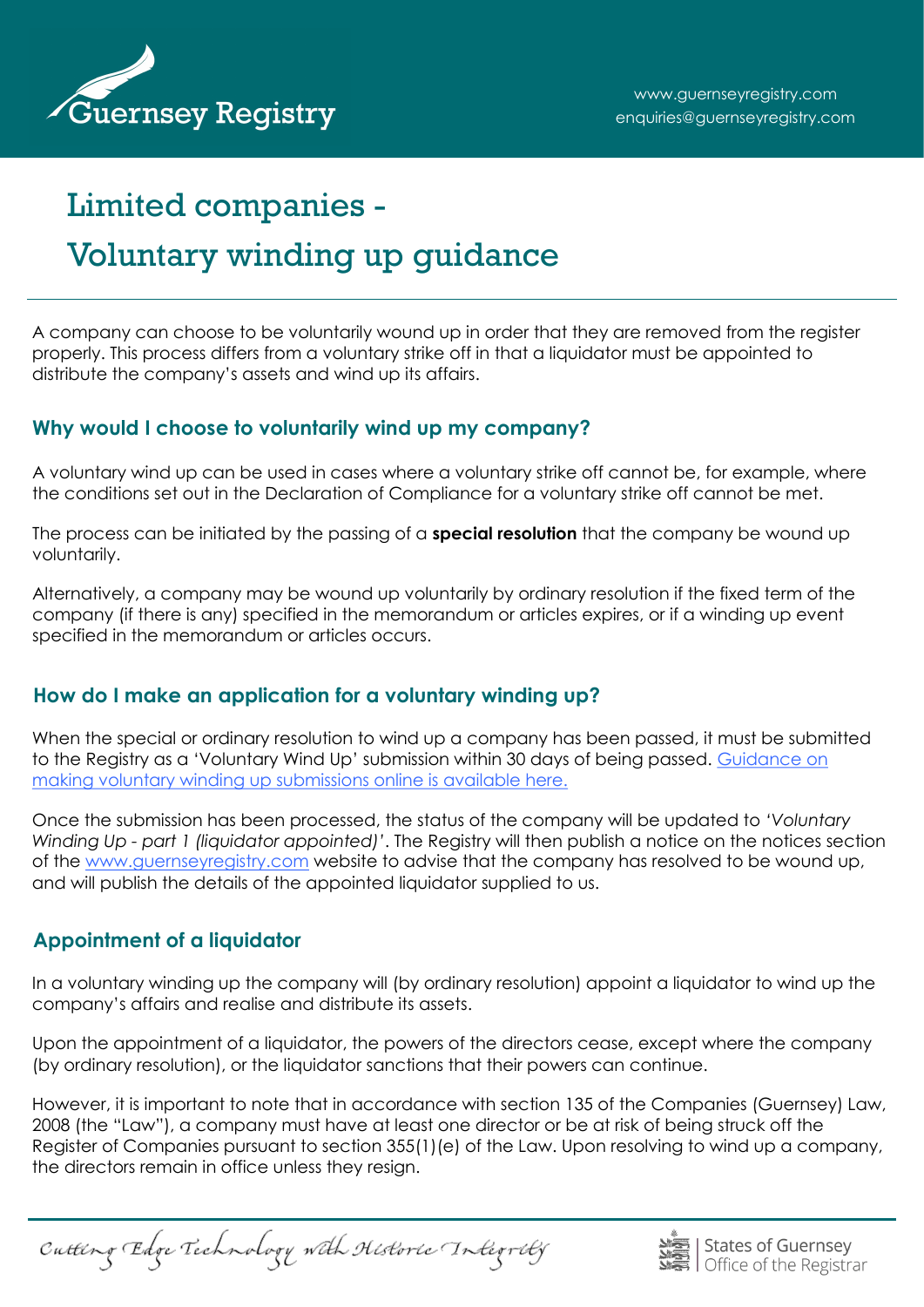#### **Final meeting of the liquidator**

Once the affairs of the company are fully wound up, the liquidator will call a final meeting to present their final accounts. After this meeting the liquidator must advise the Registry of the final meeting (and the date on which it was held) using the 'Voluntary Wind Up' online submission.

[Guidance on filing the notice of final meeting online is available here.](http://guernseyregistry.com/CHttpHandler.ashx?id=84297&p=0)

The Registry will then publish the date of the final meeting on the notices section of the website and advise that the company will be dissolved 3 months after the date of the delivery of the notice.

### **Voluntary winding up process**

The flow chart below shows the different stages of the voluntary winding up process.